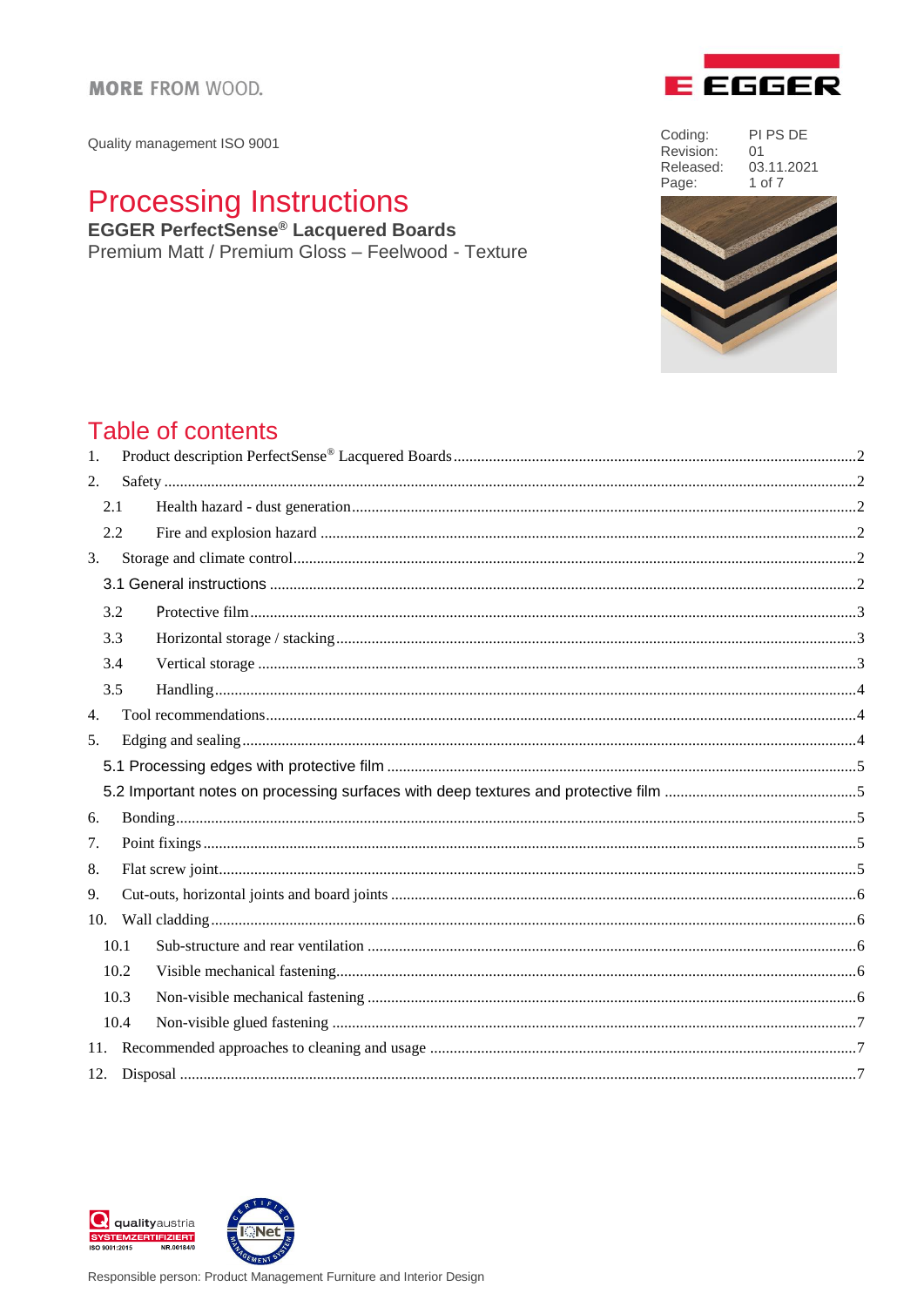

Page **2** of **7**

### <span id="page-1-0"></span>1. Product description PerfectSense® Lacquered Boards

### **PerfectSense® Premium Matt and Premium Gloss**

PerfectSense Premium Lacquered Boards with matt or high-gloss surfaces impress with visual perfection and appealingly natural feel. Our melamine resin coated MDF boards are precisely finished using an innovative lacquering process, PerfectSense Premium is ideally suited for upmarket furniture and interior design sectors.

The PerfectSense Premium Gloss lacquered boards represent pure luxury with a deep, reflective, glass-like surface. Premium Matt is warm and smooth to the touch, with superior chemical and mechanical resistance and anti-fingerprint properties. As of May 2021, we are able to recommend Perfectsense Premium products for limited horizontal applications, thanks to continuously improving our advanced lacquering system.

#### **PerfectSense® Feelwood**

With PerfectSense Feelwood, we combine the properties of two premium products: the matt, velvety-warm look and feel of the PerfectSense surface with the deeply textured Feelwood synchronised pore textures. To manufacture this product, our sustainable chipboard core Feelwood is further refined by a lacquering process, ensuring superior chemical and mechanical resistance and anti-fingerprint properties, particularly beneficial for dark decors.

#### **PerfectSense® Texture**

With PerfectSense Texture, we are able to offer a matt anti-fingerprint lacquered surface on a sustainable chipboard core. This is achieved by combining the innovative PerfectSense lacquer surface with a flat-textured, melamine-resin-coated chipboard core.

PerfectSense Texture is the perfect complement to the Premium variants of the PerfectSense portfolio and can be used for all vertical applications, e.g. as a décor end panel, back panel or cabinet material.

<span id="page-1-1"></span>

Tools, processing instructions and safety instructions should be known before starting work.

As a general rule, personal protective equipment such as gloves, safety glasses, hearing protection, dust/breathing protection and safety shoes should be worn when opening packaging and during processing.

Processing should only be carried out using correct tools and recommended accessories. To this end, tools must be checked for integrity before each use and must not be left running unattended.

**This product contains formaldehyde. A safety data sheet with information on general or health risks can be found online at [www.egger.com](http://www.egger.com/)**

### <span id="page-1-2"></span>2.1 Health hazard due to dust generation

Dust may be generated during processing, causing a risk of irritation to skin and respiratory tract. Dust inhalation (depending on particle size) can cause further health hazards, therefore the generation of dust must be taken into account when assessing workplace risks. Effective extraction must be used in accordance with the applicable occupational health and safety regulations, particularly in the case of machining processes (e.g. sawing, milling etc.). Suitable breathing protection must be worn when processing if no adequate extraction system is in place.

### <span id="page-1-3"></span>2.2 Fire and explosion hazard

Dust generated during processing can lead to fire and explosion hazards, applicable safety and fire protection regulations must be observed.

### <span id="page-1-4"></span>3. Storage and climate control

### <span id="page-1-5"></span>3.1 General instructions

- Egger wood-based materials should be stored and processed in a closed storage/workshop space with a stable climate (T≥10 °C at approx. 50-60% relative humidity)
- Storage and processing conditions should correspond to the climate of later use
- To ensure products remain in optimum condition, the following must be **avoided** during transport, storage and processing:







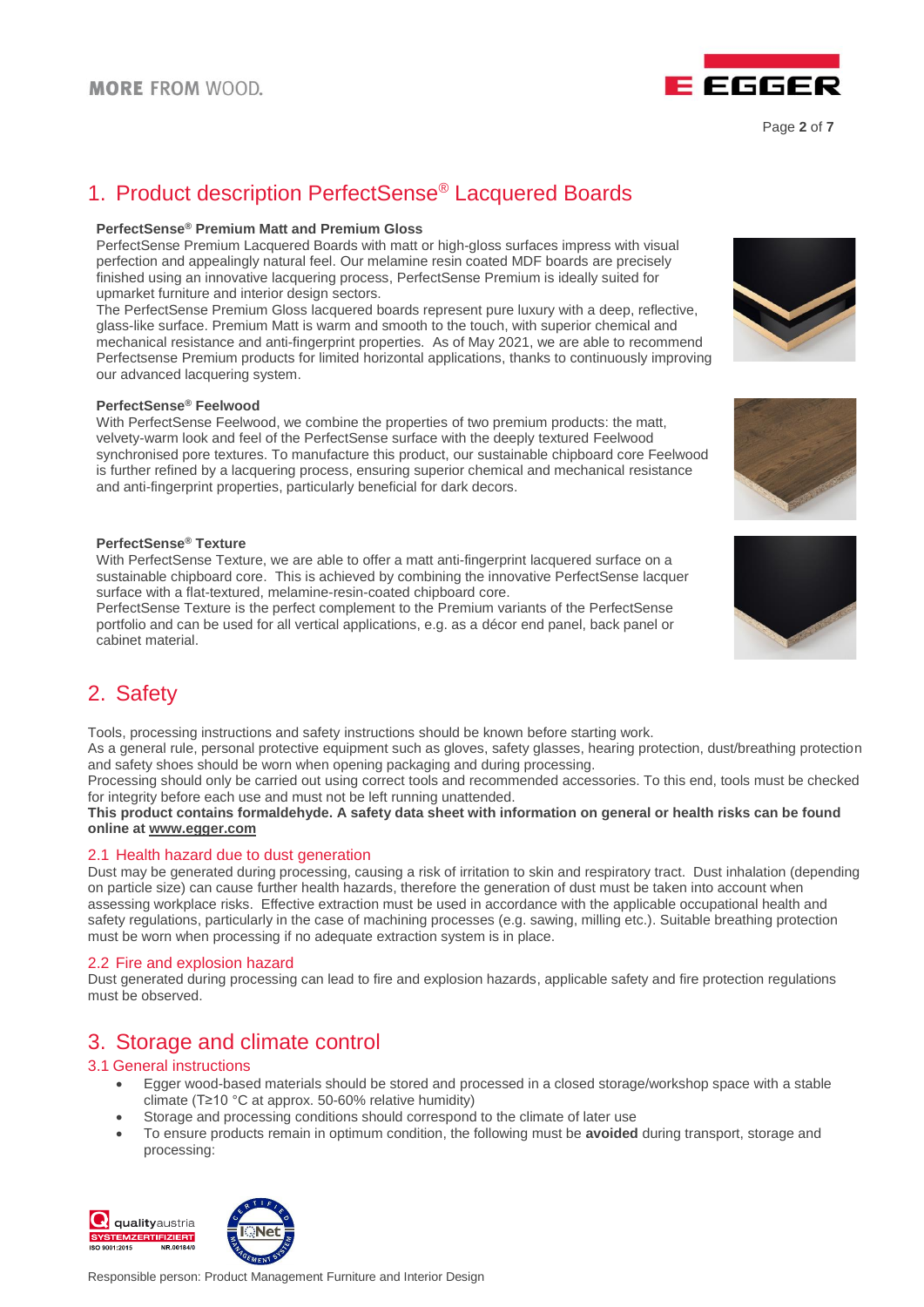### **MORE FROM WOOD.**



- Page **3** of **7**
- Storage in the immediate proximity of heating devices or other sources of heat
- Storage in direct impact of heat radiation and direct sunlight (UV light outdoors)
- Storage in an uneven climate with increased variation of air humidity levels
- Individual boards and the top/bottom boards of a pack will react faster to changing environmental influences (climate) than boards in the middle of a pack
- Prior to installation/processing, PerfectSense Lacquered Boards should be sufficiently conditioned in the premises under the subsequent conditions of use
- It remains the user/purchaser's responsibility to ensure materials are fit for their intended purpose; the provision of information does not release the user/purchaser from their obligation to assess this material and any production process for suitability
- The continuous development of PerfectSense Lacquered Boards and tool/machine technology advancements may result in ongoing changes to our processing recommendations. We therefore recommend that you check this document against our website at:<http://www.egger.com/perfectsense>

### <span id="page-2-0"></span>3.2 Protective film

- The protective film must remain intact on the entire surface during the processing
- Products with film must not be exposed to direct sunlight (UV radiation)
- PerfectSense Lacquered Boards protective film should be removed immediately after processing or installation; film must be removed no later than 5 months after the date of delivery to ensure that the film can be removed without leaving a residue

### <span id="page-2-1"></span>3.3 Horizontal storage / stacking

- Maximum stacking height for PerfectSense Premium Gloss Lacquered Boards (PG) is 1.5 m
- Stacking should be carried out on a load-bearing and level surface
- Bearers should have a uniform thickness and their length should correspond to the width of the board stack
- The distance between the joists depends on the thickness of the boards.
- 2800mm (L) boards minimum 4 bearers recommended
- All other lengths
	- o Board thickness ≥ 15 mm, the distance must not be greater than 800 mm
	- o Board thickness < 15 mm, the following calculation can be used: *distance = 50 \* board thickness (mm)*
- To protect the surface of the board, always place the decorative tops of two boards against each other face to face and/or use a cover board
- If board stacks are palletised using steel or plastic strapping, adequate edge protectors or a top board must be used to avoid damage
- Where several stacks are stored one on top of the other, bearers must be aligned vertically to reduce risk of bowing – see image below
- Protruding boards in stacks of the same size should be avoided





#### <span id="page-2-2"></span>3.4 Vertical storage



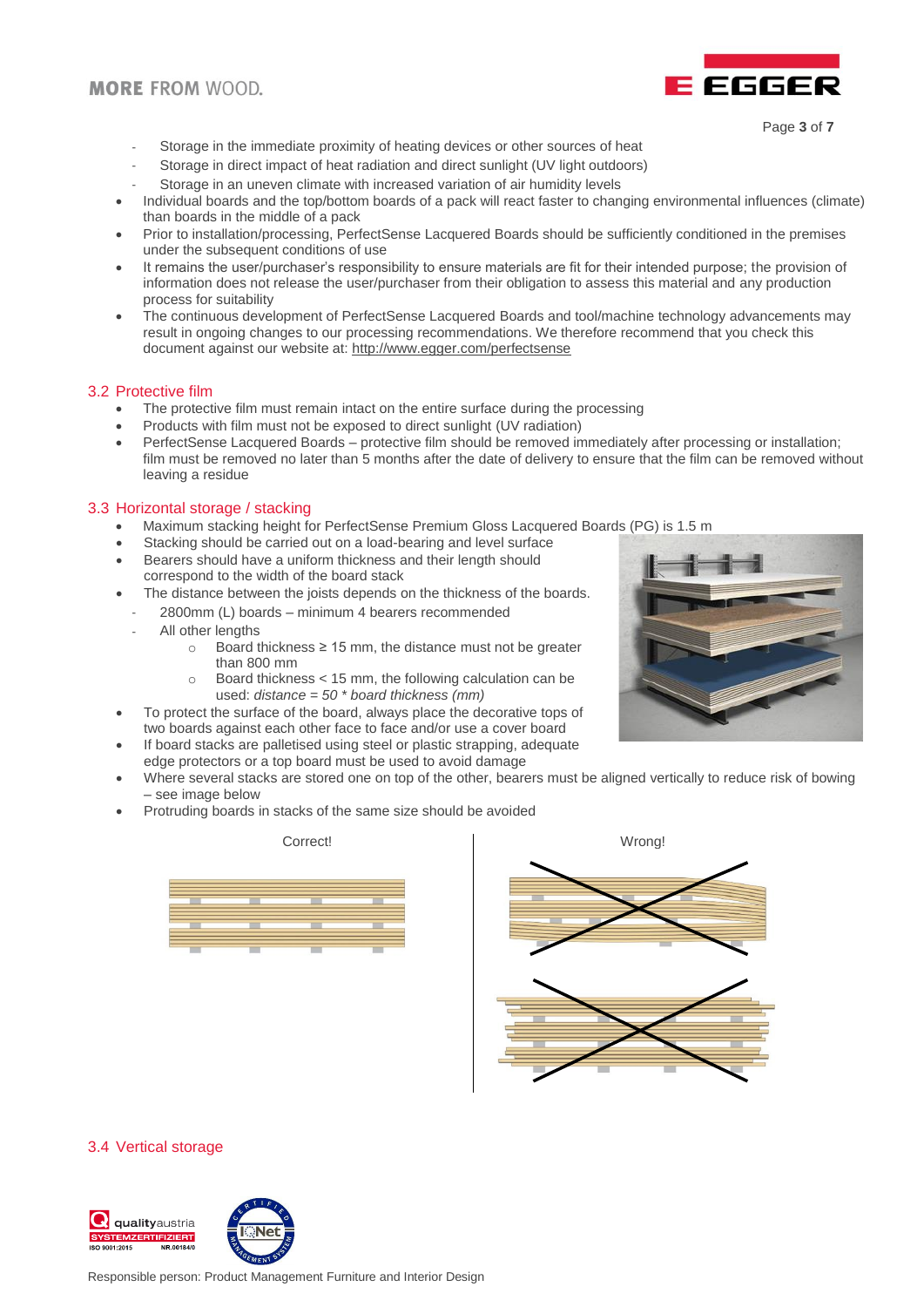

Page **4** of **7**

- Vertical storage should only be used for a very small number of Egger wood-based materials, horizontal storage is always the preferred method
- If you are storing vertically, particular care must be taken to ensure that the boards are securely fixed e.g. closed storage racks, storerooms or shelves – storage compartments should not exceed a width of 500 mm
- If open storage racks are used, the contact surface must have a minimum inclination of approx. 10°
- In addition, only PerfectSense Lacquered Boards of the same format should be stored in open storage racks.





### <span id="page-3-0"></span>3.5 Handling

After removing the packaging and before processing, product should be checked for visible damage. As a general rule, all persons transporting and handling boards should wear personal protective equipment such as gloves, safety shoes and suitable work clothing. The boards must be lifted, they should never be pushed against one another or dragged over one another.



### <span id="page-3-1"></span>4. Tool recommendations

Detailed information regarding processing by milling, sawing and drilling can be found in the tool recommendations. These tool recommendations are based on various test series with the best machining results in cooperation with well-known tool manufacturers.

For more information, please visit [www.egger.com/downloads](http://www.egger.com/downloads)

### <span id="page-3-2"></span>5. Edging and sealing

Lacquered surfaces used as table/work surfaces, fronts, etc., are generally protected against moisture penetration as a result of the coated top surface. However, moisture and damp can still reach the core board via unprotected edges such as cutouts, corner joins, mitres, back edges, drill holes, screw holes and fixtures. During final assembly, all raw/exposed areas of core board must be sealed – this is particularly important when products are used for horizontal application. EGGER ABS/PP edgebanding products are available to seal visible cut edges.

For cut edges that remain concealed after fitting, we recommend the use of sealing profiles and self-curing sealants such as silicon rubber, polyurethane and acrylic. If using these materials, please carefully follow the manufacturer's instructions.

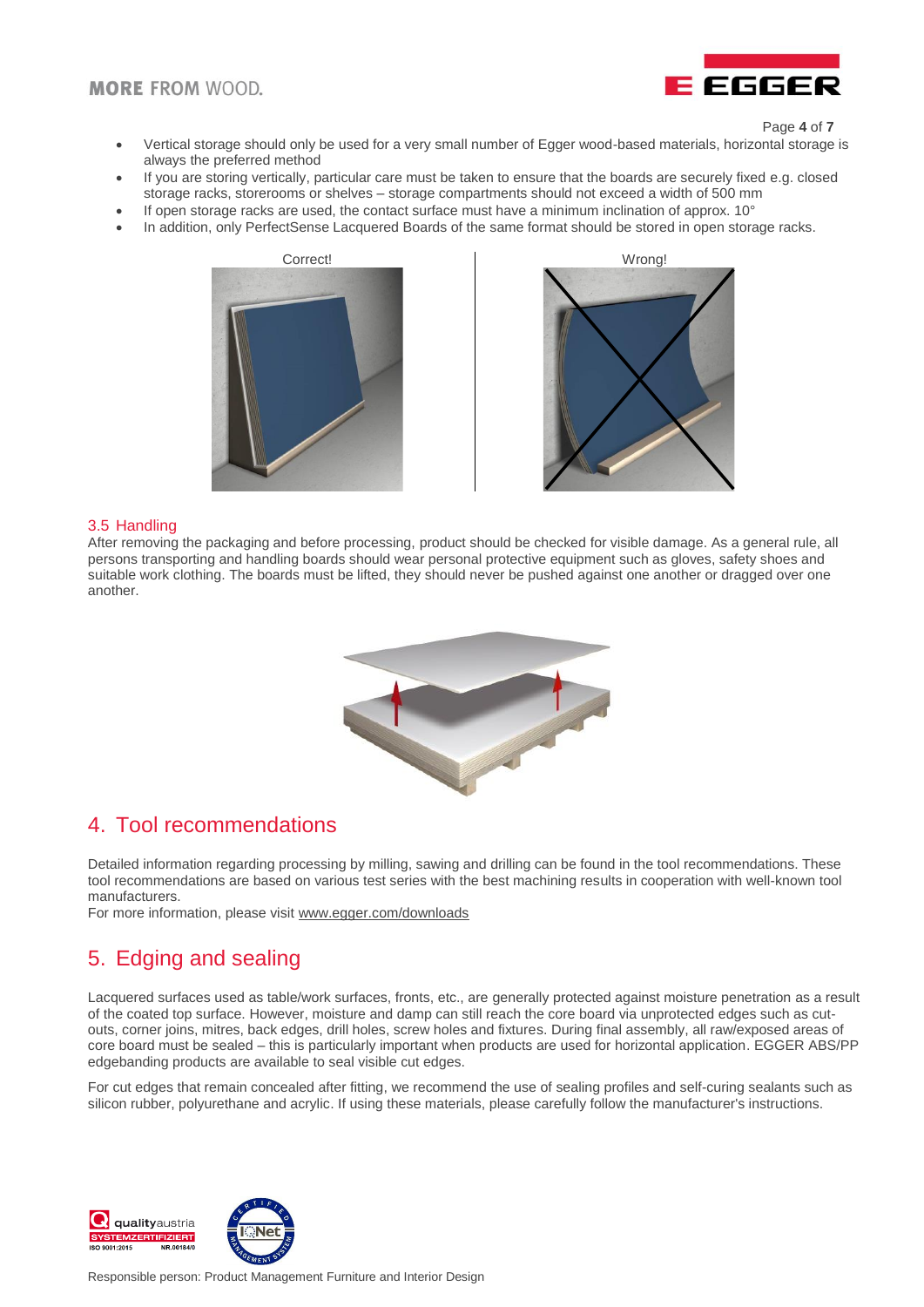

### <span id="page-4-0"></span>5.1 Processing edges with protective film

It is recommended to use regular release, cooling and cleaning agents when processing edges that are equipped with protective film for the protection of the surface. The release agent may be sprayed onto the first pressure roll or directly onto the boards and edging surface after covering the edge. If the protective film becomes loose during processing on cycle systems, it is recommended to check and clean the heads and use a lubricant to minimise friction between protective film and head. The protective film should only be removed upon final installation of the furniture, so as to protect the edge for as long as possible from external influences.

PerfectSense Gloss and PerfectSense Matt edges are suitable for processing on cycle systems as well as on machining centres. Please observe the general processing instructions for EGGER ABS edging.

<span id="page-4-1"></span>5.2 Important notes on processing surfaces with deep textures and protective film

- The use of release agents in edging machines is not necessary due to the protective film
- We recommend the use of colour complimentary or clear adhesives to achieve a clean edge aesthetic
- $\bullet$  Adhesive g/m<sup>2</sup> must be adjusted to suit the application to avoid overspill the more adhesive allowed to escape, the more difficult it is to clean
- Fine adjustment of the machining units is necessary i.e. the profile scraper must be set respectively lower than the keying in relation to the protective film
- The flat scraper should be adjusted so the protective film is cut back 1-2 mm, this allows any leaked adhesive to be removed by cleaning brushes
- Tools with an appropriate clearance angle are recommended
- Manual reworking and especially cleaning may be necessary
- Any adhesive left on the surface after processing must be removed as soon as possible with a suitable cleaning agent, this is particularly important when using PU based adhesives

#### **For more information on edging deep textures, please refer to our Technical Data Sheet at [www.egger.com/PerfectSense/Feelwood](https://www.egger.com/shop/de_AT/interior/product-detail/FEELWOODMATT#downloads)**

### <span id="page-4-2"></span>6. Bonding

Bonding of EGGER wood-based materials must be carried out in such a way that dimensional changes are not hindered. To avoid stresses, only sufficiently conditioned boards may be bonded together. Prior to bonding, the boards have to be sanded and pre-treated as necessary, ensuring removal of dust, grease and dirt. We recommend you test small batches in advance of bulk processing. Please observe the processing guidelines of the adhesive manufacturer.

### <span id="page-4-3"></span>7. Point fixings

If fittings, wall end strips, etc., are fastened to EGGER wood-based material surfaces using screws, pilot holed must be drilled. Pilot holes must be at least 1 mm larger than the screw shank to prevent unnecessary material stress. With horizontal surfaces, we also recommend lining the inside of the screw hole with sealant before screwing. Heavy duty connections such as corner and body joints can be reinforced by a combination of bonding and fasteners, shaped springs or grooves.

Screws should not be fixed less than 3mm from the edge of the board – see image below for illustration.



### <span id="page-4-4"></span>8. Flat screw joint

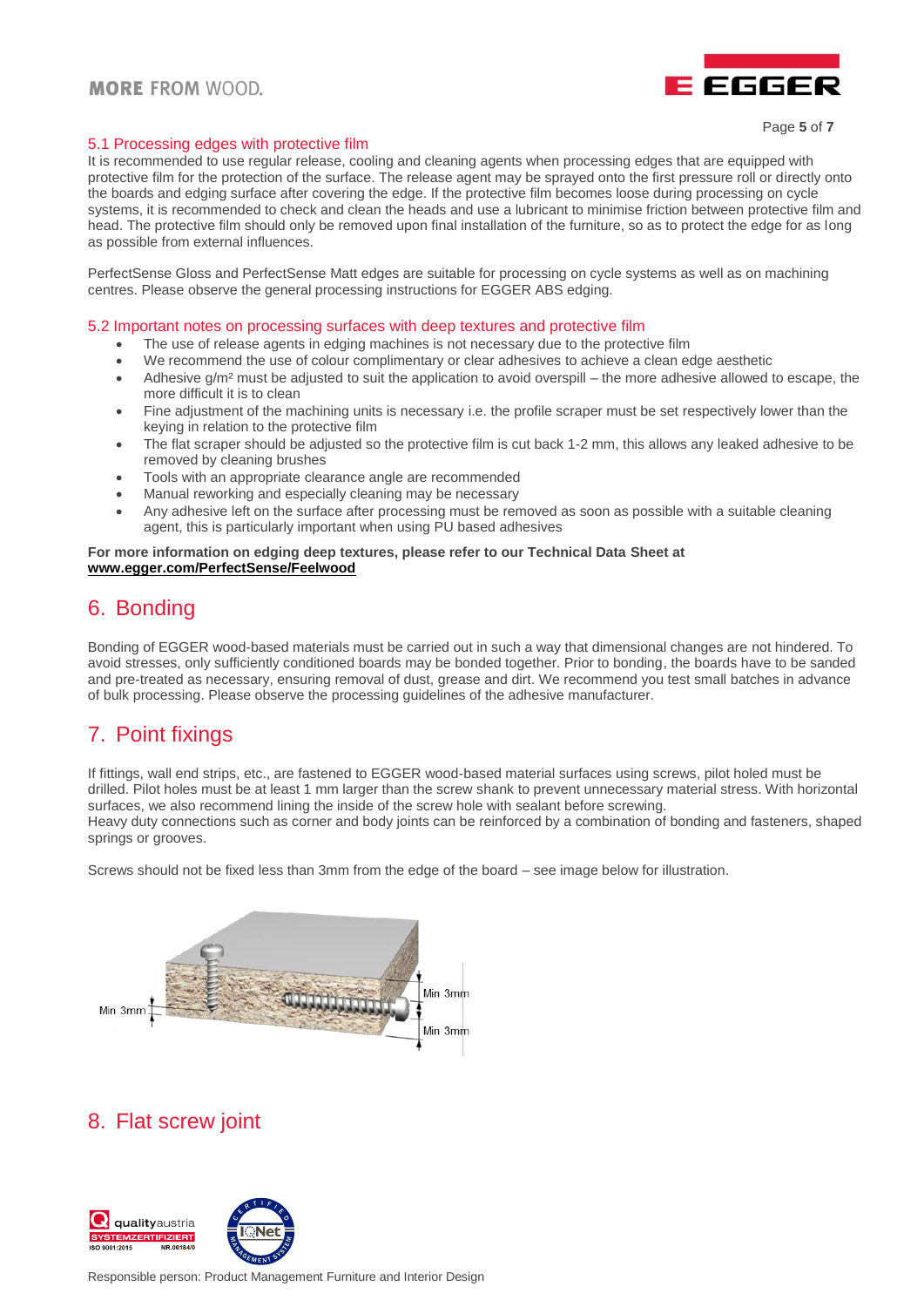### **MORE FROM WOOD.**



Page **6** of **7**

Flat screw joints with through holes must have sufficient clearance to compensate for the dimensional movement resulting from temperature and humidity fluctuations. The diameter of the drill hole should be 2-3 mm larger than the diameter of the fixing device. This avoids any tension caused by climate related shrinking/swelling.

### <span id="page-5-0"></span>9. Cut-outs, horizontal joints and board joints

As a rule, before machining, it is important to ensure that the board is securely in place so that no damage is caused by sawing, milling or drilling work. Especially narrow joining areas can break during machining due to improper storage. The board cut-outs must also be secured so that they cannot fall out or break in an uncontrolled manner and thus cause personal injury or other damage. Furthermore, splinters can occur.

**Cut-outs** must always be rounded off because corners with sharp edges can be subject to cracking. This is especially true for kitchen back panels, cabinets, shelves, etc., where increased shrinkage stress occurs due to frequent exposure to heat from drying. When using halogen lighting (built-in spots), it must be ensured that a continuous temperature of 50 °C is not exceeded.

**Horizontal corner joints** of EGGER wood-based materials should be made by mitre cuts on circular table saws or by milling using CNC routers or manual routers with the aid of templates.

### <span id="page-5-1"></span>10. Wall cladding

EGGER wood-based materials are suitable for use as internal wall cladding, a minimum board thickness of 8 mm is recommended for such applications. The substrate should be completely dry before application. Always ensure sufficient rear ventilation. The material should not be exposed to trapped moisture.

### <span id="page-5-2"></span>10.1 Substructure and rear ventilation

EGGER wood-based materials must be fixed to a stable, corrosion-resistant and force-fit substructure, which safely absorbs the load of the wall cladding and ensures rear ventilation. In drywall constructions, the fixing of the substructure as well as the wood-based panel must always be anchored to the stud framing. Fasteners should be selected based on the substructure and the weight of the wall cladding.

Different climate conditions in front of and behind boards can lead to warpage, for this reason, wall cladding with wood-based panels should always be executed with sufficient rear ventilation, this enables temperature and moisture equalisation. Ventilation must be towards the room side.

Vertical battens generally permit air circulation. Where substructures are arranged horizontally, an appropriate construction must ensure that adequate ventilation is provided. The substructure should be vertically plumb to allow stress-free mounting of the entire board surface. Suitable substructures are vertically arranged strips of, for example: wood or aluminium. The maximum spacing of the battens or the substructure depends on the board thickness used. It is important to ensure that air inlet and outlet areas remain unobstructed so that air circulation is not impeded. Also make sure that the moisture content of the substrate does not deviate too much from the moisture content of the building component.

### <span id="page-5-3"></span>10.2 Visible mechanical fastening

Fastening is commonly often carried out by securing screws on the substructure, again, care must be taken to ensure sufficient expansion clearance. When using wood as a substructure, an EPDM tape is recommended for decoupling.

### <span id="page-5-4"></span>10.3 Non-visible mechanical fastening

The invisible fastening of wood-based panels by hooking allows for easy disassembly and is more visually appealing compared to visible fastening methods. Removing the boards is also quick and simple and cables and pipework installed behind the cladding are easy to reach. Depending on the chosen fastening system, another advantage is that the cladding can be easily adjusted later on. Stress-relieved mounting of the cladding is also possible. For all fastening methods that involve hanging, sufficient space must be allowed to raise and lower panels, this air space or "hanging space" remains visible as a shadow gap.

#### **Hanging by means of profile strips**

For this fastening method, a groove is cut into the horizontal substructure to hold the rebate rail attached to the wall element. For ease of fitting, the tongue of the rebate rail should be thinner than the groove. The rebate rail on the wood-based panels should not extend across the entire element width, but should be interrupted to allow vertical air circulation. Rebate rails made of plywood or metal Z-profiles can be readily used. If it is not possible to securely screw thin wood-based panels, they can also be glued.

#### **Hanging by means of metal hardware**

Systems with metal fittings are also available for fastening wall elements. The chosen system must be used according to the manufacturer's recommendations to ensure secure installation.